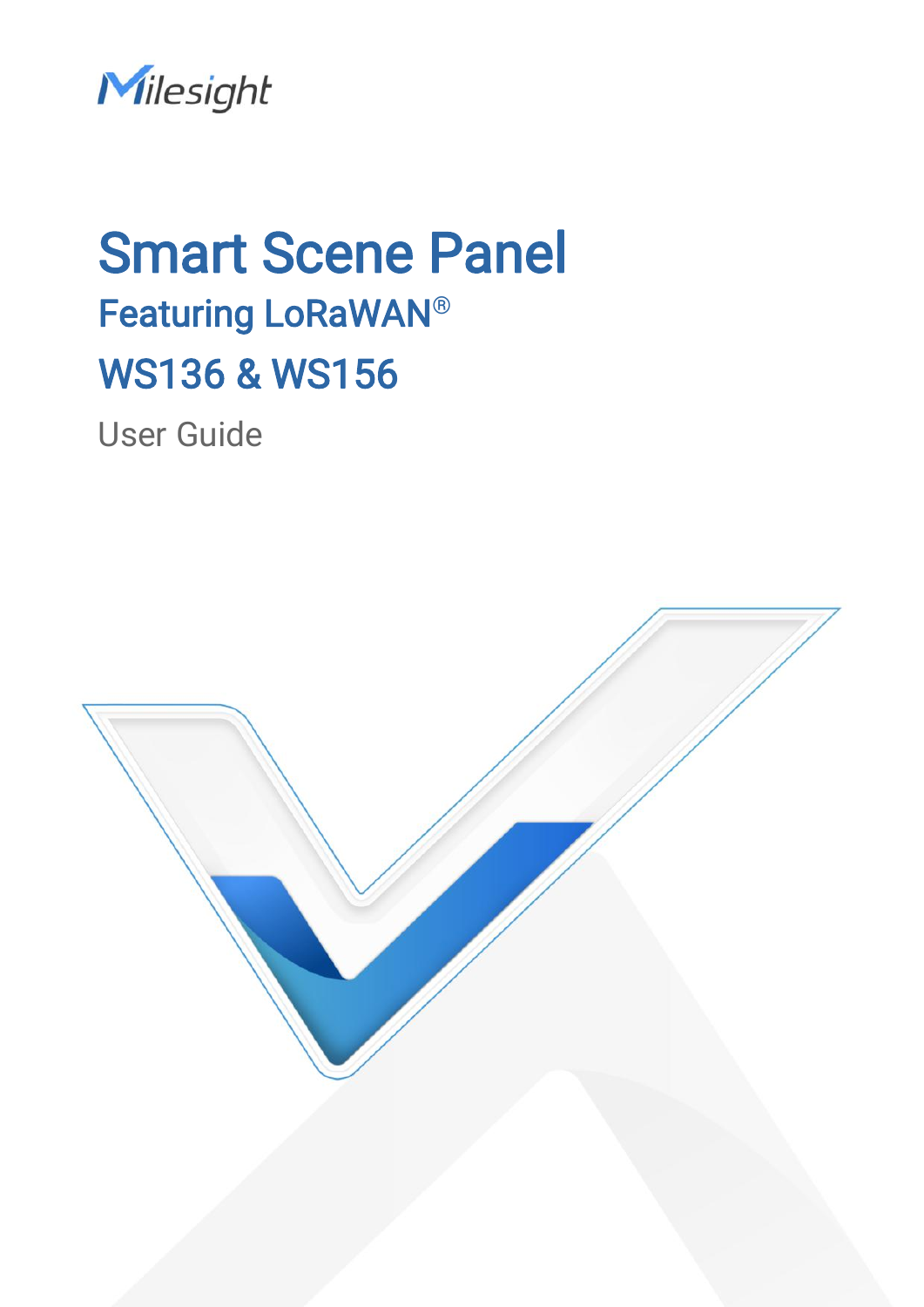#### Safety Precautions

Milesight will not shoulder responsibility for any loss or damage resulting from not following the instructions of this operating guide.

- $\div$  The device must not be modified in any way.
- $\cdot$  In order to protect the security of the device, please change device the password when first configuration. The default password is 123456.
- ❖ Do not place the device close to objects with naked flames.
- $\cdot \cdot$  Do not place the device where the temperature is below/above the operating range.
- When installing the battery, please install it accurately, and do not install the reverse or wrong model.
- \* Remove the battery if the device will not be used for a while. Otherwise, the battery will leak and damage the device.
- \* Make sure both batteries are newest when install, or battery life will be reduced.
- \* The device must never be subjected to shocks or impacts.

#### Declaration of Conformity

WS136 & WS156 is in conformity with the essential requirements and other relevant provisions of the CE, FCC, and RoHS.



#### Copyright © 2011-2022 Milesight. All rights reserved.

All information in this guide is protected by copyright law. Whereby, no organization or individual shall copy or reproduce the whole or part of this user guide by any means without written authorization from Xiamen Milesight IoT Co., Ltd.



For assistance, please contact Milesight technical support: Email: iot.support@milesight.com Tel: 86-592-5085280 Fax: 86-592-5023065 Address: Building C09, Software Park III,

Xiamen 361024, China

#### Revision History

| Date <sup>1</sup> | Doc Version   Description |                 |
|-------------------|---------------------------|-----------------|
| Oct. 19, 2021     | V <sub>1.0</sub>          | Initial version |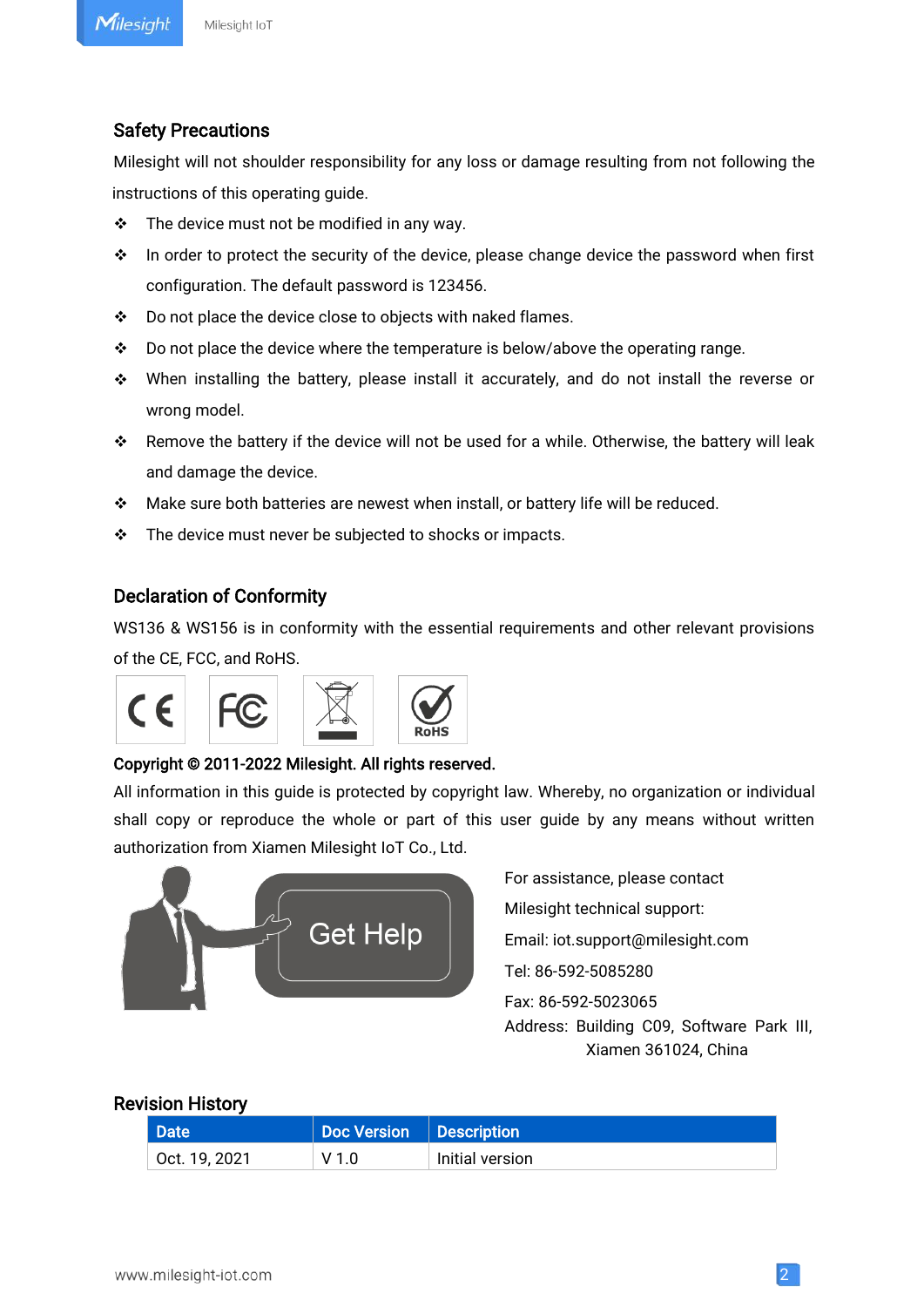## **Contents**

 $\overline{3}$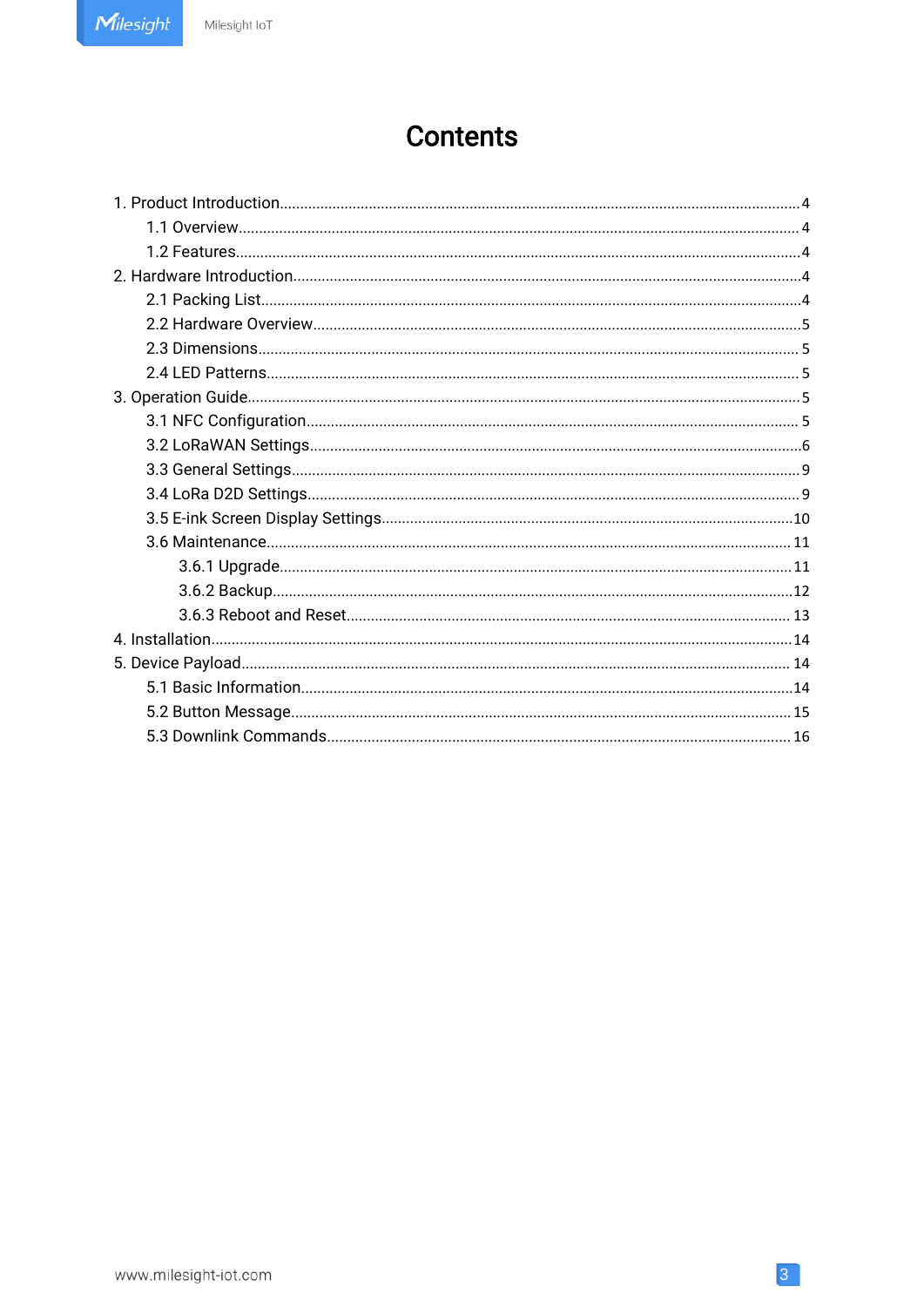### <span id="page-3-1"></span><span id="page-3-0"></span>1.1 Overview

WS136 & WS156 is a LoRaWAN® based smart panel for wireless controls, triggers and alarms. Without any additional cable, WS136 & WS156 can be easily installed anywhere and control devices via LoRaWAN or Milesight LoRa D2D communication protocol. Besides, it's equipped a user-definable E-ink screen to suit different scenes. WS136 & WS156 can be widely used in smart home, smart office, hotel, school, etc.

### 1.2 Features

- Equipped with a programmable E-ink screen for flexible display
- Up to 6 scenes settable, each scene can consist of multiple devices
- Easy configuration via NFC
- Standard LoRaWAN<sup>®</sup> support
- $\bullet$  Milesight IoT Cloud compliant
- LoRa D2D control without gateway
- Compact design, easy to install

### 2. Hardware Introduction

### 2.1 Packing List



Device

If any of the above items is missing or damaged, please contact your sales representative.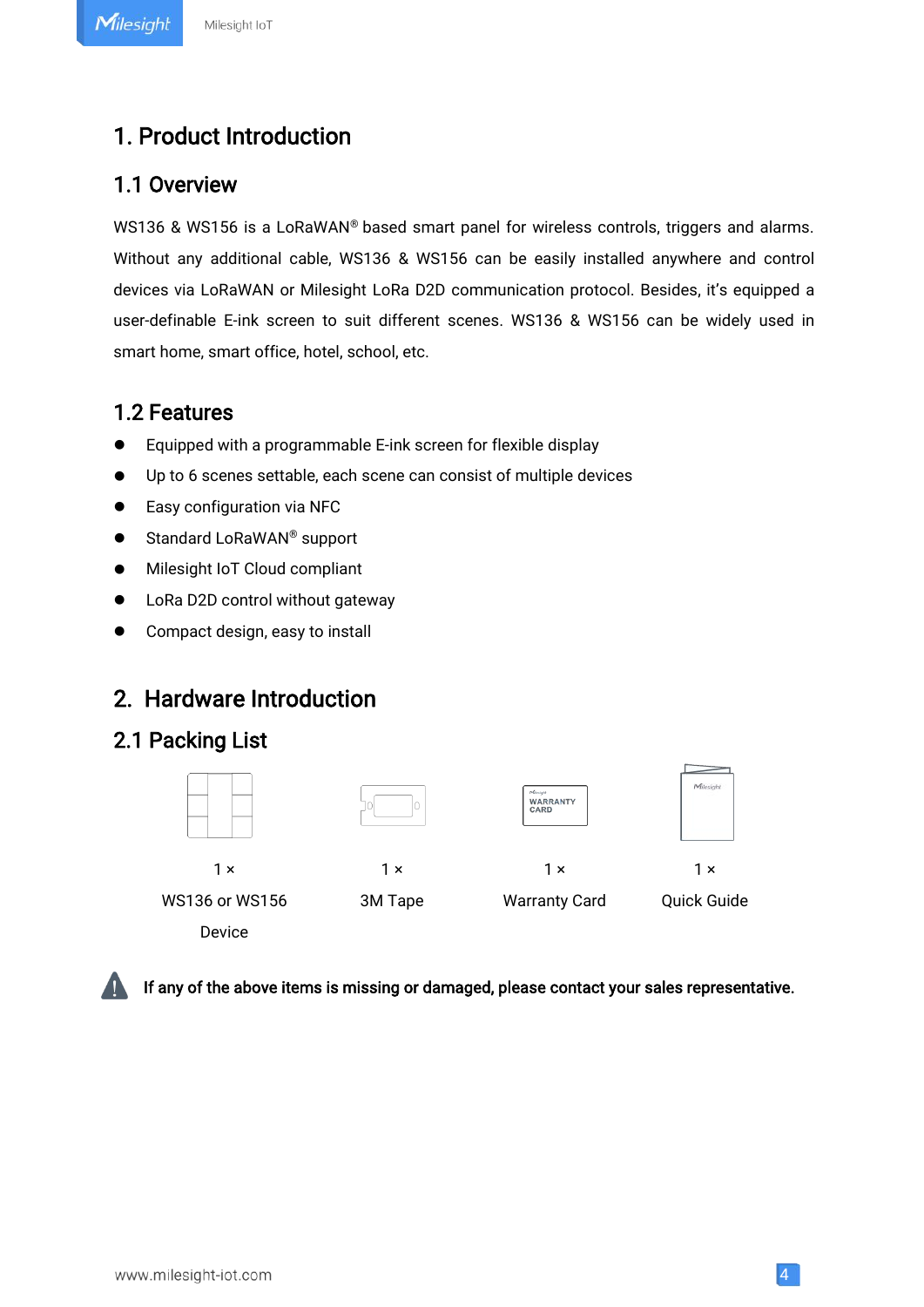### <span id="page-4-1"></span><span id="page-4-0"></span>2.2 Hardware Overview



### 2.3 Dimensions (mm)



### 2.4 LED Patterns

| <b>Indicator</b>        | <b>Action</b>                   | <b>Indication</b>             |
|-------------------------|---------------------------------|-------------------------------|
|                         | Press the button                | Always on until the button is |
| <b>Button Light</b>     |                                 | being released                |
| <b>Status Indicator</b> | Send join network requests      | Blinks as requests            |
|                         | Joined the network successfully | <b>Blinks twice</b>           |
|                         | Receive ACK packages from NS    | <b>Blinks once</b>            |

### 3. Operation Guide

### 3.1 NFC Configuration

WS136 & WS156 can be configured via NFC-enabled smartphone.

1. Open the enclosure of the device, pull out the inside battery insulating sheets to power on the device.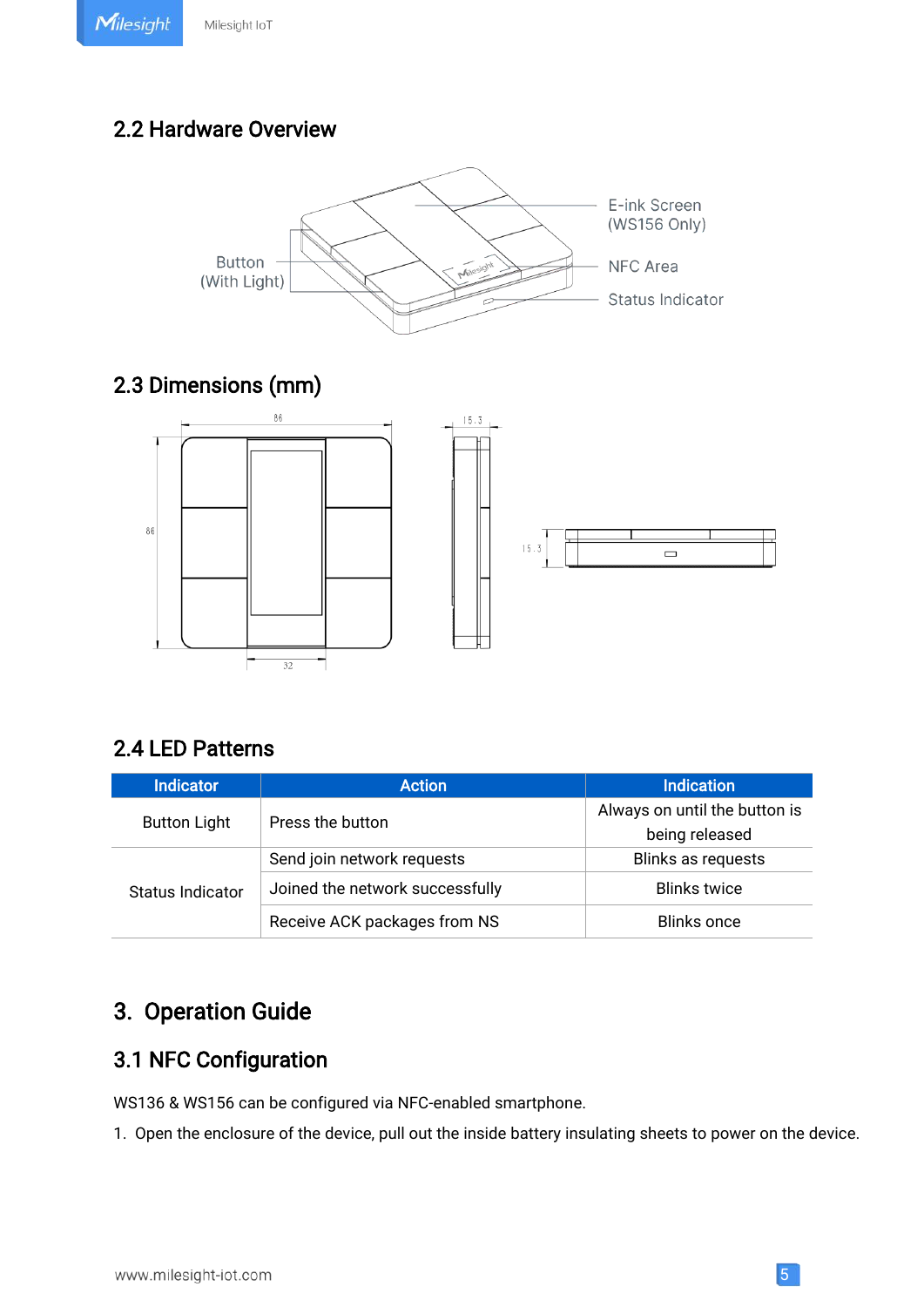

- <span id="page-5-0"></span>2. Download and install "Milesight ToolBox" App from Google Play or App Store.<br>3. Enable NFC on the smartphone and open Milesight ToolBox.
- 
- 4. Attach the smartphone with NFC area to the device to read device information.





5. Basic information and settings of the device will be shown on ToolBox if it's recognized successfully. You can read and configure the device by tapping the Read/Write button on the App. In order to protect the security of devices, password validation is required when first configuration. The default password is 123456.

#### Note:

1) Ensure the position of smartphone NFC area and it's recommended to take off phone case.

2) If the smartphone fails to read/write configurations via NFC, move the phone away and back to try again.

3) WS136 & WS156 can also be configured by ToolBox software via dedicated NFC reader provided by Milesight IoT.

### 3.2 LoRaWAN Settings

LoRaWAN settings are used for configuring the transmission parameters in LoRaWAN® network.

#### Basic LoRaWAN Settings:

Go to Device -> Setting -> LoRaWAN Settings of ToolBox App to configure join type, App EUI, App Key and other information. You can also keep all settings by default.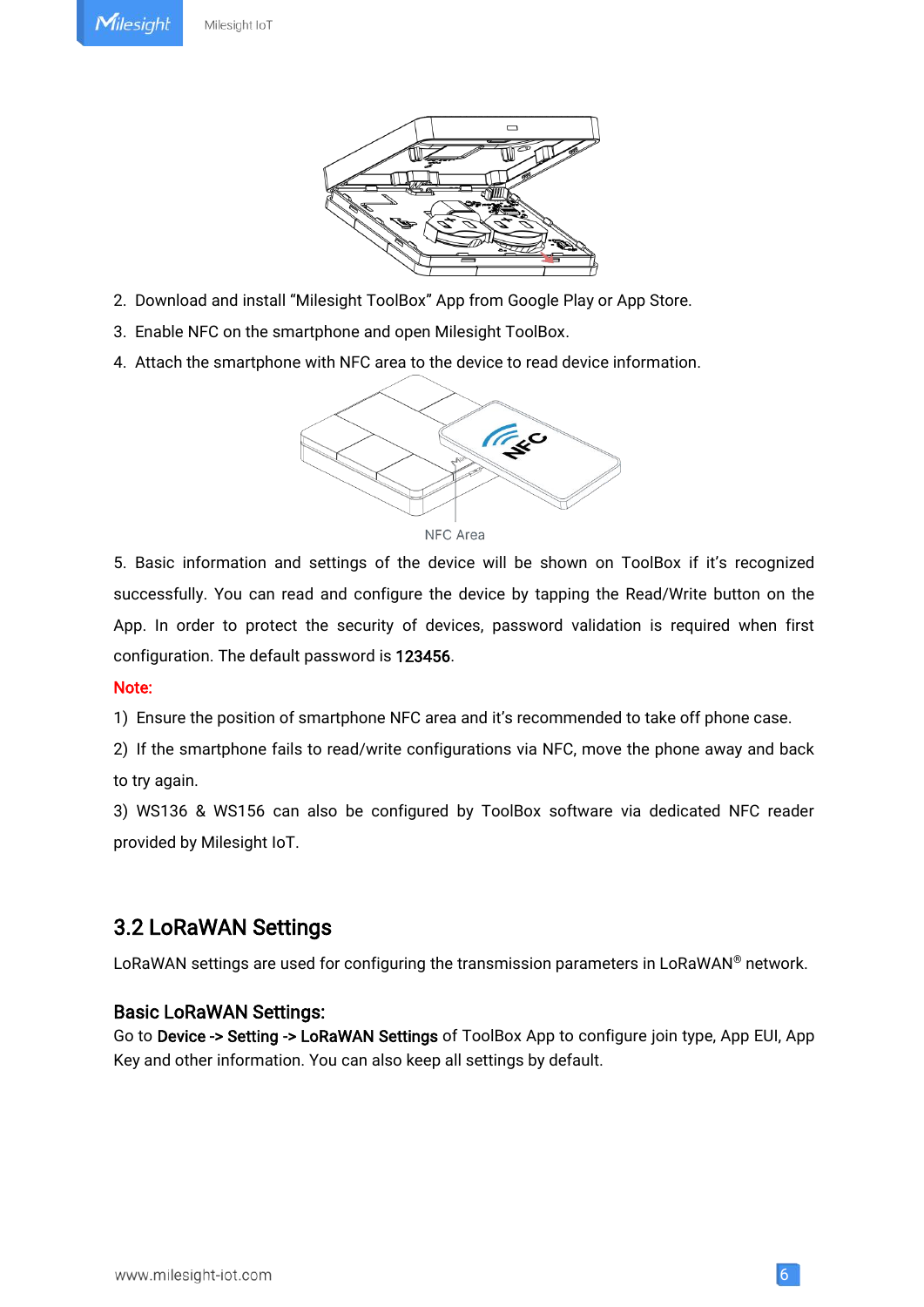| Device EUI                     | 24E124127A270222                  |         |
|--------------------------------|-----------------------------------|---------|
| App EUI                        | 24E124C0002A0001                  |         |
| <b>Application Port</b>        | 85                                |         |
| Join Type                      | <b>OTAA</b>                       |         |
| <b>Application Key</b>         | ********************************* |         |
| Spread Factor                  | <b>SF10-DR2</b><br>7              |         |
| <b>Comfirmed Mode</b>          |                                   |         |
| Rejoin Mode                    | $\checkmark$                      |         |
| Set the number of packets sent | 32                                | packets |
| <b>ADR</b> Mode                | $\checkmark$                      |         |
|                                | <b>Designation</b>                |         |

| <b>Parameters</b>                 | <b>Description</b>                                                                                                                                                                                                                                                                                                                                                                                                                                        |
|-----------------------------------|-----------------------------------------------------------------------------------------------------------------------------------------------------------------------------------------------------------------------------------------------------------------------------------------------------------------------------------------------------------------------------------------------------------------------------------------------------------|
| Device EUI                        | Unique ID of the device which can also be found on the label.                                                                                                                                                                                                                                                                                                                                                                                             |
| App EUI                           | Default App EUI is 24E124C0002A0001.                                                                                                                                                                                                                                                                                                                                                                                                                      |
| <b>Application Port</b>           | The port is used for sending and receiving data, the default port is 85.                                                                                                                                                                                                                                                                                                                                                                                  |
| Join Type                         | OTAA and ABP modes are available.                                                                                                                                                                                                                                                                                                                                                                                                                         |
| <b>Application Key</b>            | Appkey for OTAA mode, default is 5572404C696E6B4C6F52613230313823.                                                                                                                                                                                                                                                                                                                                                                                        |
| <b>Device Address</b>             | DevAddr for ABP mode, default is the 5 <sup>th</sup> to 12 <sup>th</sup> digits of SN.                                                                                                                                                                                                                                                                                                                                                                    |
| <b>Network Session</b><br>Key     | Nwkskey for ABP mode, default is 5572404C696E6B4C6F52613230313823.                                                                                                                                                                                                                                                                                                                                                                                        |
| Application<br><b>Session Key</b> | Appskey for ABP mode, default is 5572404C696E6B4C6F52613230313823.                                                                                                                                                                                                                                                                                                                                                                                        |
| <b>Spread Factor</b>              | If ADR is disabled, the device will send data via this spread factor.                                                                                                                                                                                                                                                                                                                                                                                     |
| <b>Confirmed Mode</b>             | If the device does not receive ACK packet from network server, it will resend<br>data 3 times at most.                                                                                                                                                                                                                                                                                                                                                    |
| Rejoin Mode                       | Reporting interval $\leq$ 30 mins: the device will send specific mounts of<br>LoRaMAC packets to check connection status every 30 mins; If no reply after<br>specific packets are being sent, the device will re-join.<br>Reporting interval > 30 mins: the device will send specific mounts of<br>LoRaMAC packets to check connection status at every reporting interval; If no<br>reply after specific packets are being sent, the device will re-join. |
| <b>ADR Mode</b>                   | Allow network server to adjust datarate of the device.                                                                                                                                                                                                                                                                                                                                                                                                    |
| <b>Tx Power</b>                   | Transmit power of the device.                                                                                                                                                                                                                                                                                                                                                                                                                             |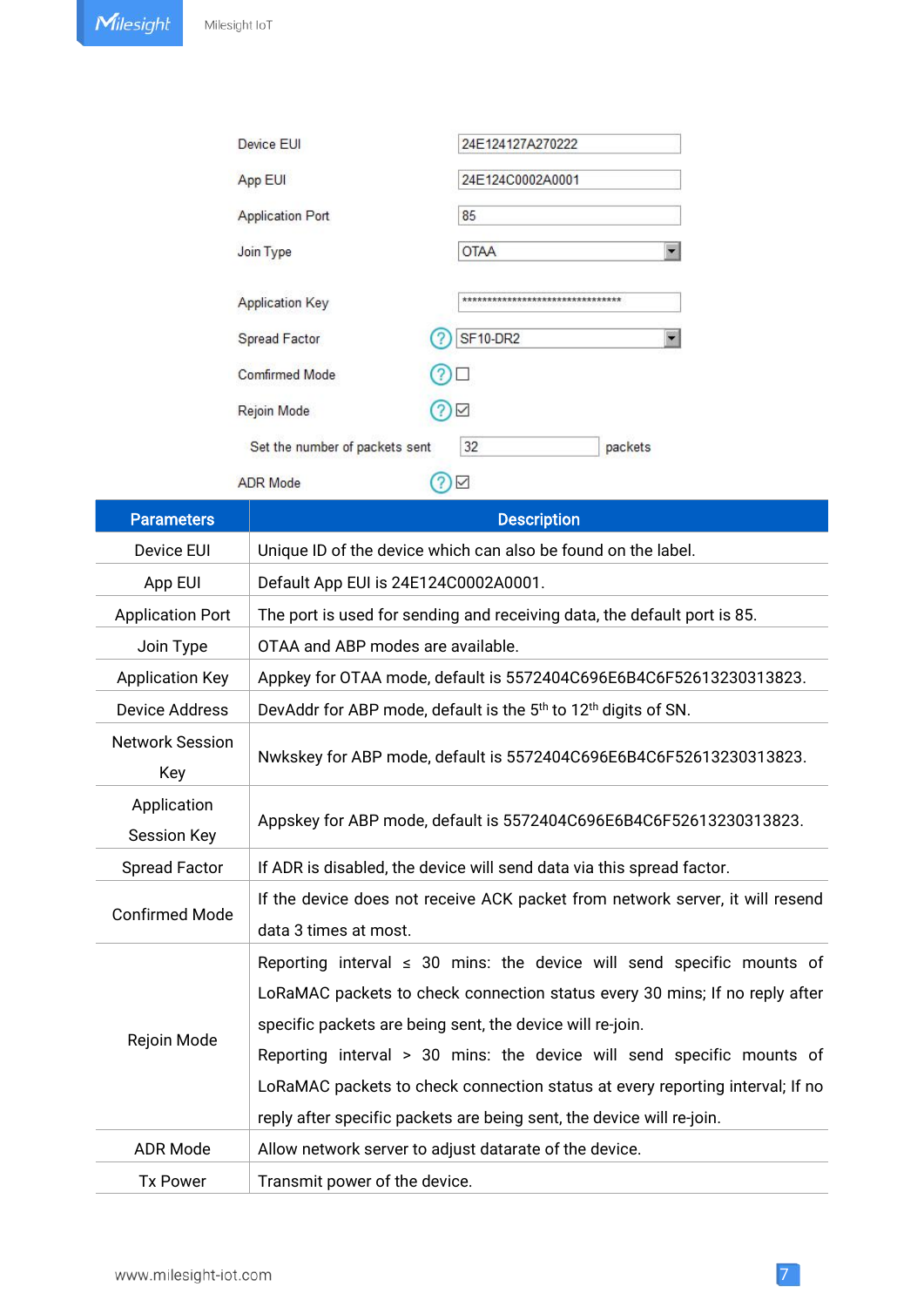#### Note:

- 1) Please contact sales representative for device EUI list if there are many units.
- 2) Please contact sales representative if you need random App keys before purchase.
- 3) Select OTAA mode if you use Milesight IoT Cloud to manage devices.
- 4) Only OTAA mode supports rejoin mode.

#### LoRaWAN Frequency Settings:

Go to "Setting->LoRaWAN Settings" of ToolBox App to select supported frequency and select channels to send uplinks. Make sure the channels match the LoRaWAN® gateway.



If device frequency is one of CN470/AU915/US915, you can enter the index of the channel that you want to enable in the input box, making them separated by commas.<br>Examples:

1, 40: Enabling Channel 1 and Channel 40

1-40: Enabling Channel 1 to Channel 40

1-40, 60: Enabling Channel 1 to Channel 40 and Channel 60

All: Enabling all channels

Null: Indicates that all channels are disabled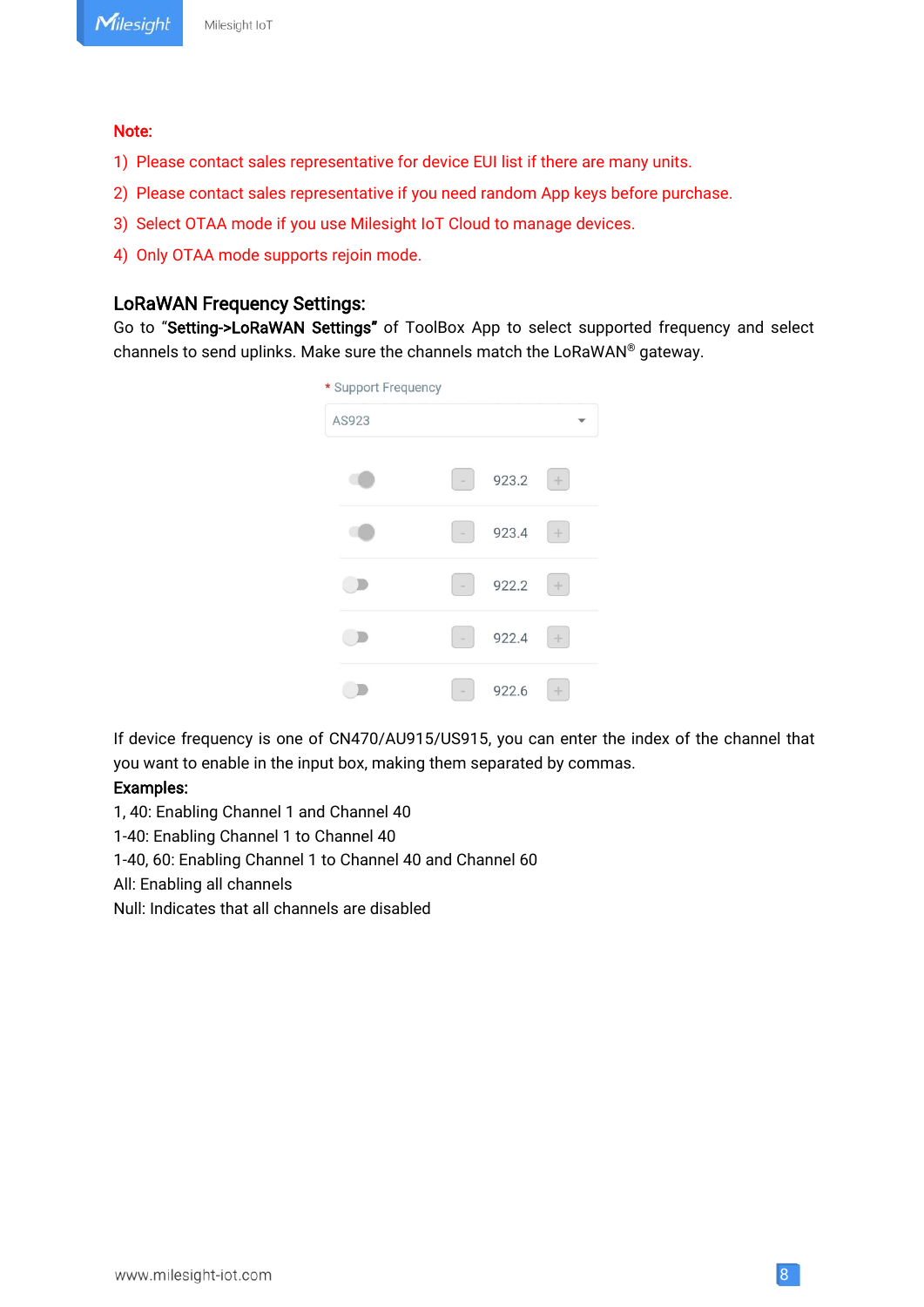<span id="page-8-0"></span>

| * Support Frequency      |                 |                  |
|--------------------------|-----------------|------------------|
| AU915                    |                 |                  |
| Enable Channel Index (i) |                 |                  |
| $0 - 71$                 |                 |                  |
| Index                    | Frequency/MHz   | $\left(1\right)$ |
| $0 - 15$                 | $915.2 - 918.2$ |                  |
| $16 - 31$                | $918.4 - 921.4$ |                  |
| $32 - 47$                | $921.6 - 924.6$ |                  |
| $48 - 63$                | $924.8 - 927.8$ |                  |

#### Note:

For -868M model, default frequency is EU868; For -915M model, default frequency is AU915.

### 3.3 General Settings

|                        | Go to "Device->Setting->General Settings" of ToolBox App to change the reporting interval, etc.<br>$+ \text{min}$<br>$\sim$<br>Reporting Interval |
|------------------------|---------------------------------------------------------------------------------------------------------------------------------------------------|
|                        | <b>Change Password</b>                                                                                                                            |
| <b>Parameters</b>      | <b>Description</b>                                                                                                                                |
| Reporting Interval     | Reporting interval of battery level to network server. Default: 1080 min                                                                          |
| <b>Change Password</b> | Change the password for ToolBox App to write this device.                                                                                         |

### 3.4 LoRa D2D Settings

LoRa D2D protocol is developed by Milesight and used for setting up transmission among Milesight LoRaWAN® devices without gateway. When the LoRa D2D setting is enabled, WS136 & WS156 can work as a LoRa D2D controller for sending control commands to trigger LoRa D2D agent devices.

- 1. Enable LoRa D2D feature.
- 2. Define a unique LoRa D2D key that is the same as LoRa D2D agent devices, then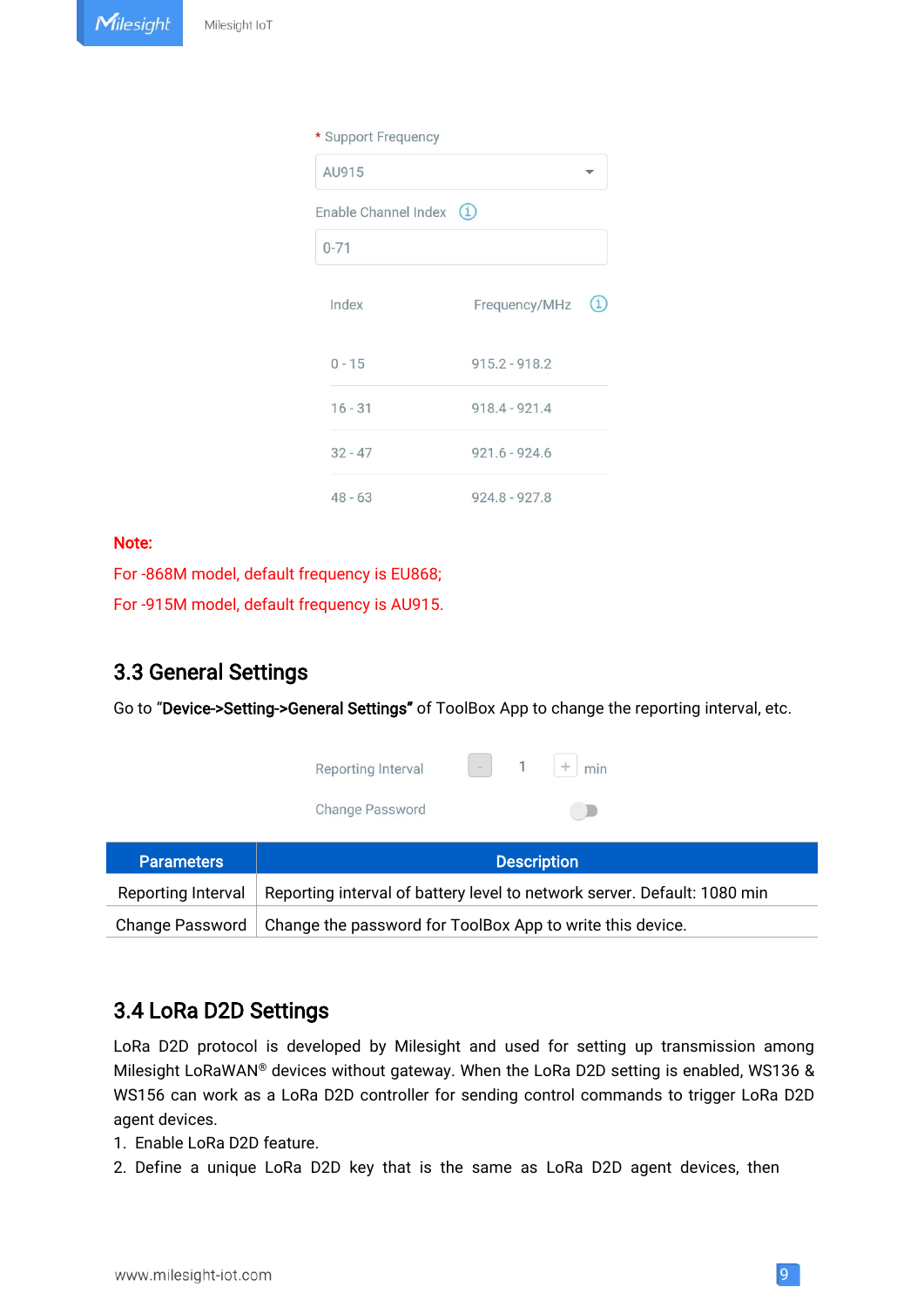<span id="page-9-0"></span>select the frequency and spreading factor. (Default LoRa D2D Key: 5572404C696E6B4C6F 52613230313823)

| <b>LoRa D2D Settings</b>        |            |
|---------------------------------|------------|
| Enable                          |            |
| LoRa D2D Key                    |            |
| ******************************* |            |
| <b>Spread Factor</b>            |            |
| SF12-DR0                        |            |
| Frequency/MHz                   | 9.525<br>÷ |

3. Enable one of WS136 & WS156 button mode and configure a 2-byte hexadecimal command (This command is pre-defined in LoRa D2D agent device). When you press this button, WS136 & WS156 will send the control command to corresponding LoRa D2D agent devices.

Note: When this feature is enabled, the control command from this button will not send to LoRaWAN® gateway.

| Scenario Button 1 |  |
|-------------------|--|
| Control command   |  |
| 0001              |  |
| Scenario Button 2 |  |
| Scenario Button 3 |  |

### 3.5 E-ink Screen Display Settings

WS156 supports e-ink screen display content programming according to user requirements.

1. Every button shows 1 to 6 numbers by default. Users can modify these numbers to any characters or click "Custom" to import pictures.

2. After modifying or importing, click "Preview" to check the display result on the upper picture.

3. Click "Write", then attach the smartphone with NFC area to the device to complete the screen programming.

4. Click "Save" to save the current display as a template in ToolBox App. You can import this template to another device by clicking "Import Template".

10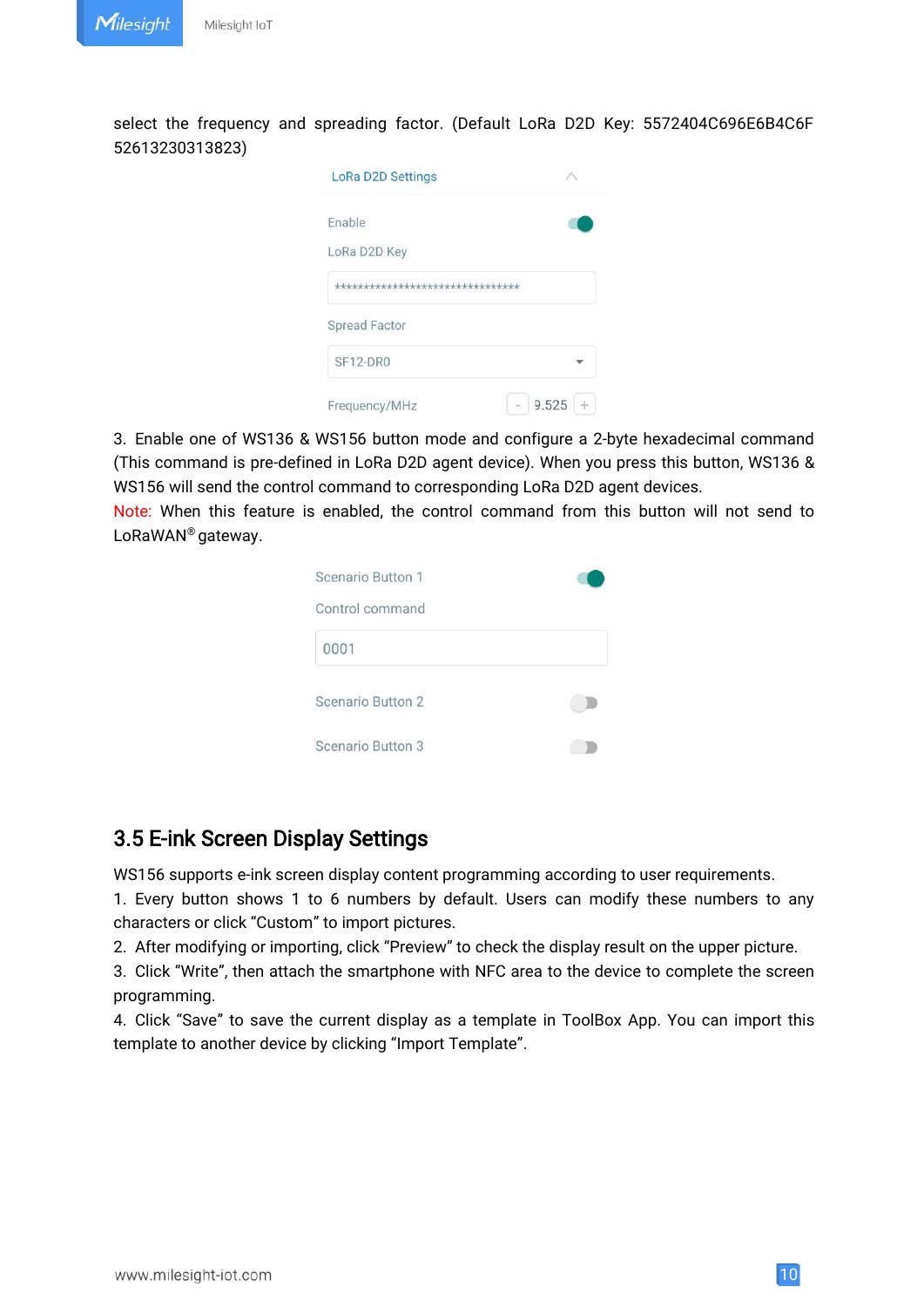<span id="page-10-0"></span>

| <b>Display Settings</b> |   |  |
|-------------------------|---|--|
| $\overline{2}$          | 5 |  |
| 3                       | 6 |  |
|                         |   |  |

#### Enter a name for each key

| Button 1: |                     | Button 4:           | 4        |
|-----------|---------------------|---------------------|----------|
| Button 2: | 2                   | Button 5:           | 5        |
| Button 3: | 3                   | Button 6:           | 6        |
|           |                     | $\alpha$<br>Preview |          |
|           | Write $\frac{1}{2}$ | Custom              | $\bf{O}$ |
| Save      |                     | mport Template      |          |

#### Note:

1) WS156 e-ink screen will show below fixed icons:

| <b>Icon</b> | <b>Description</b>                    |  |
|-------------|---------------------------------------|--|
|             | <b>Battery level</b>                  |  |
|             | The device joins the network.         |  |
| ñЯ          | The device fails to join the network. |  |

2) WS156 do a full-screen refresh once a week in order to remove ghosting.

### 3.6 Maintenance

### 3.6.1 Upgrade

- 1. Download firmware from Milesight website to your smartphone.
- 2. Open ToolBox App and click "Browse" to import firmware and upgrade the device.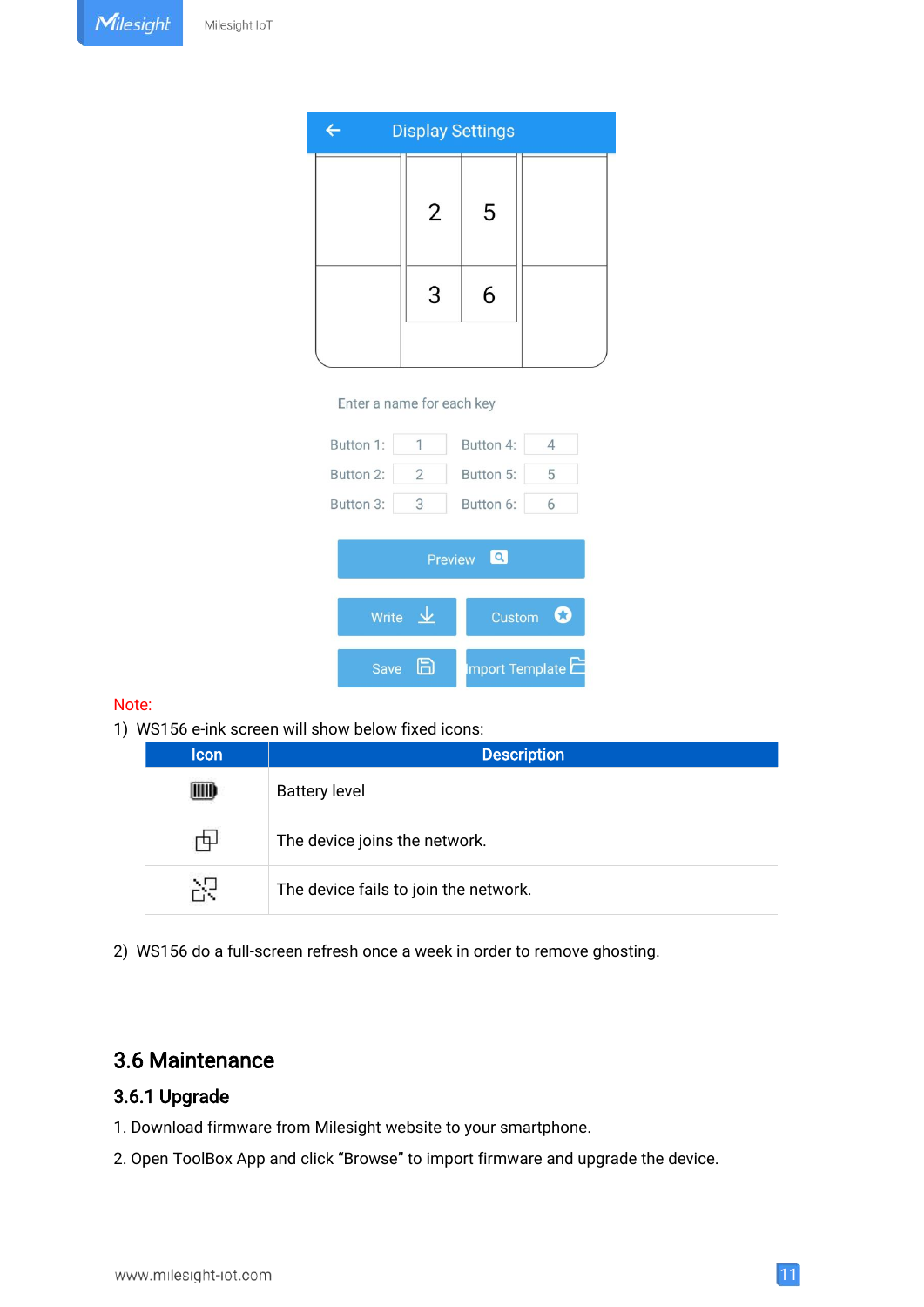#### <span id="page-11-0"></span>Note:

- 1) Operation on ToolBox is not supported during the upgrade.
- 2) Only Android version ToolBox supports the upgrade feature.

| <b>Status</b>           | <b>Setting</b> | <b>Maintenance</b> |
|-------------------------|----------------|--------------------|
| SN                      |                | 6592B3252938       |
| Model                   |                | WS156-470M         |
| <b>Firmware Version</b> |                | $V1.2-a2$          |
| Hardware Version        |                | V1.0               |
| Manual Upgrade          |                |                    |
|                         | <b>Browse</b>  |                    |

#### 3.6.2 Backup

WS136 & WS156 supports configuration backup for easy and quick device configuration in bulk.

Backup is allowed only for devices with the same model and LoRa frequency band.

1. Go to "Template" page on the App and save current settings as a template. You can also edit the template file.

2. Select one template file that saved in the smartphone and click "Write", then attach it to another device to write configuration.

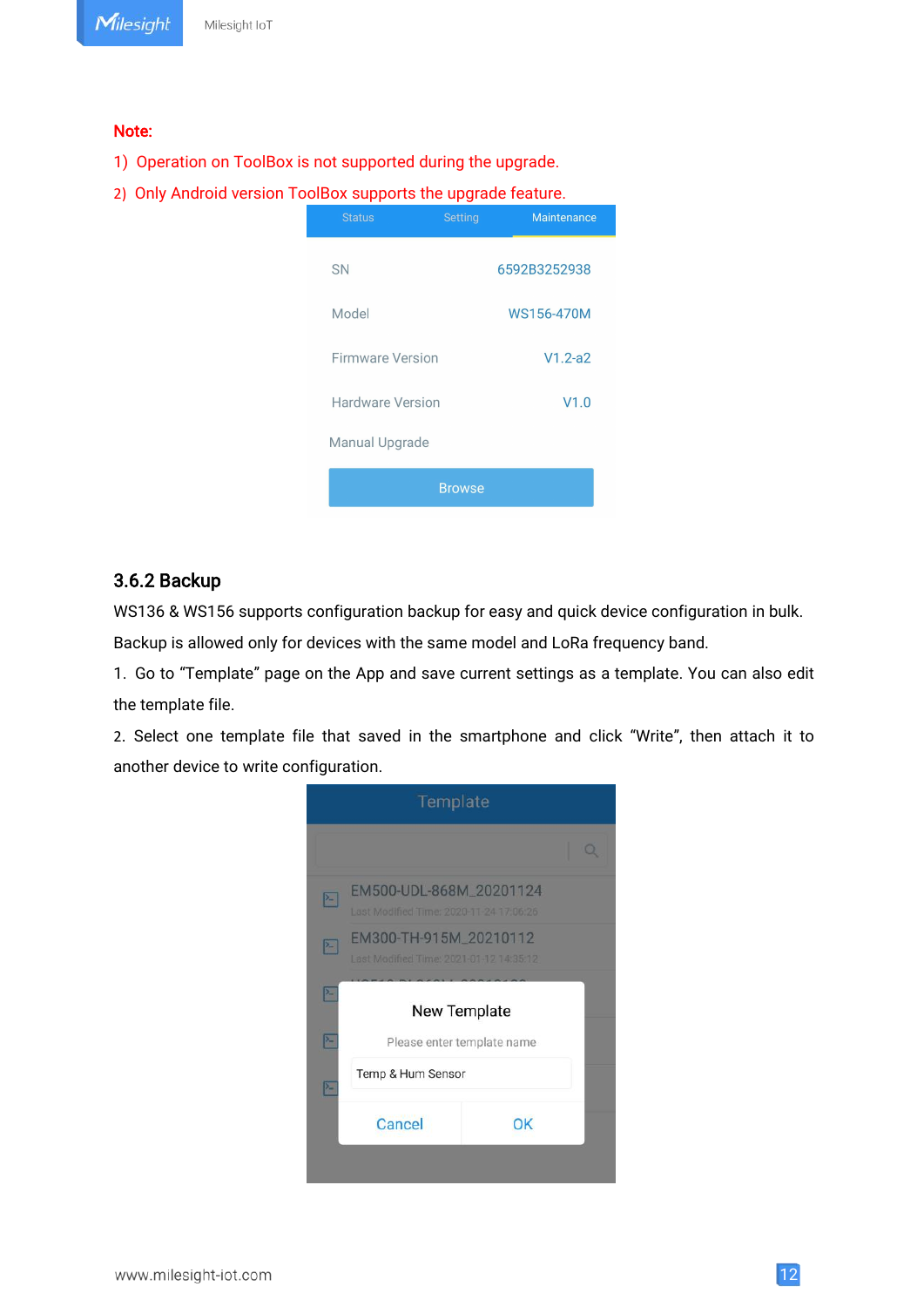<span id="page-12-0"></span>Note: Slide the template item to the left to edit or delete the template. Click the template to edit the configurations.



#### 3.6.3 Reboot and Reset

Via Hardware: Hold on the button inside the device for 3s to reboot, 10s to reset.

Via ToolBox App: Go to "Device -> Maintenance" to tap "Restart" or "Reset", then attach smartphone with NFC area to the device to complete reboot or reset.

| <b>Status</b>                  | <b>Setting</b> | Maintenance  |
|--------------------------------|----------------|--------------|
| <b>SN</b>                      |                | 6592B3252938 |
| Model                          |                | WS156-470M   |
| <b>Firmware Version</b>        |                | $V1.2-a2$    |
| <b>Hardware Version</b>        |                | V1.0         |
| Manual Upgrade                 |                |              |
|                                | <b>Browse</b>  |              |
| <b>Restore Factory Default</b> |                |              |
|                                | <b>Reset</b>   |              |
|                                | Restart        |              |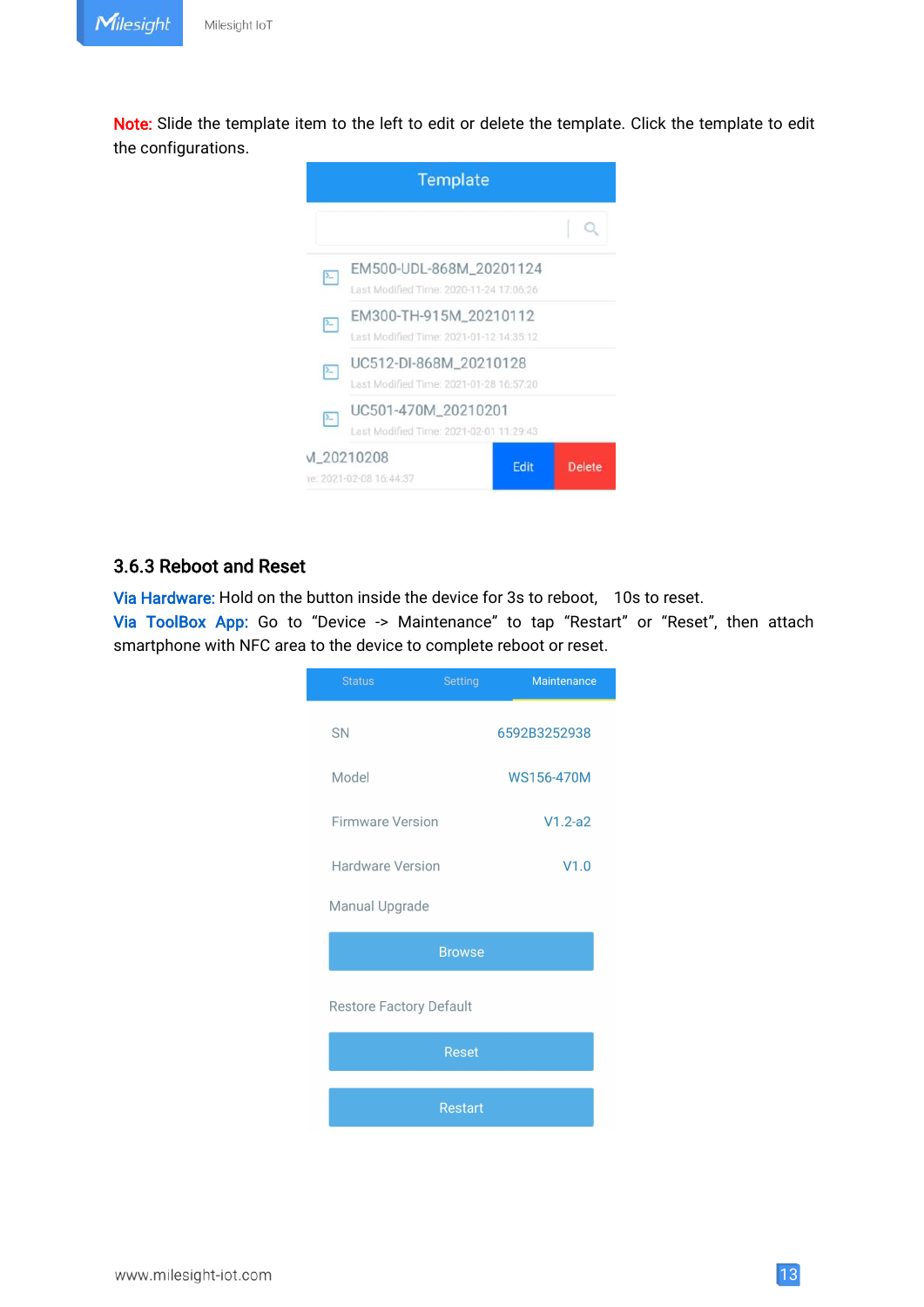Milesight

#### Milesight IoT

### <span id="page-13-1"></span><span id="page-13-0"></span>4. Installation

WS136 & WS156 can be placed on the desktop directly. If it needs to be fixed, please try below installation methods.

#### Fixed by 3M Tapes:

Paste 3M tape to the back of the panel, then tear the other side and place it on a flat surface. Please note the screen direction when installing.



#### Fixed by 86 Box:

Remove the back cover of the panel, screw the back cover to the 86 box with screws, then install back the panel. Please note the screen direction when installing.



### 5. Device Payload

All data are based on the following format(HEX):

| Channel1 | Type1  | Data1   | Channel <sub>2</sub> | Type <sub>2</sub>  | Data2   | Channel 3 | $\cdots$ |
|----------|--------|---------|----------------------|--------------------|---------|-----------|----------|
| 1 Byte   | 1 Byte | N Bytes | 1 Byte               | $1$ Byte $\vert$ . | M Bytes | 1 Byte    | $\cdots$ |

For decoder examples you can find them at [https://github.com/Milesight-IoT/SensorDecoders.](https://github.com/Milesight-IoT/SensorDecoders)

### 5.1 Basic Information

WS136 & WS156 report basic information of panel whenever joining the network.

| <b>Channel</b> | <b>Type</b>           | <b>Description</b> |
|----------------|-----------------------|--------------------|
| ff             | 01 (Protocol Version) | $01 = > V1$        |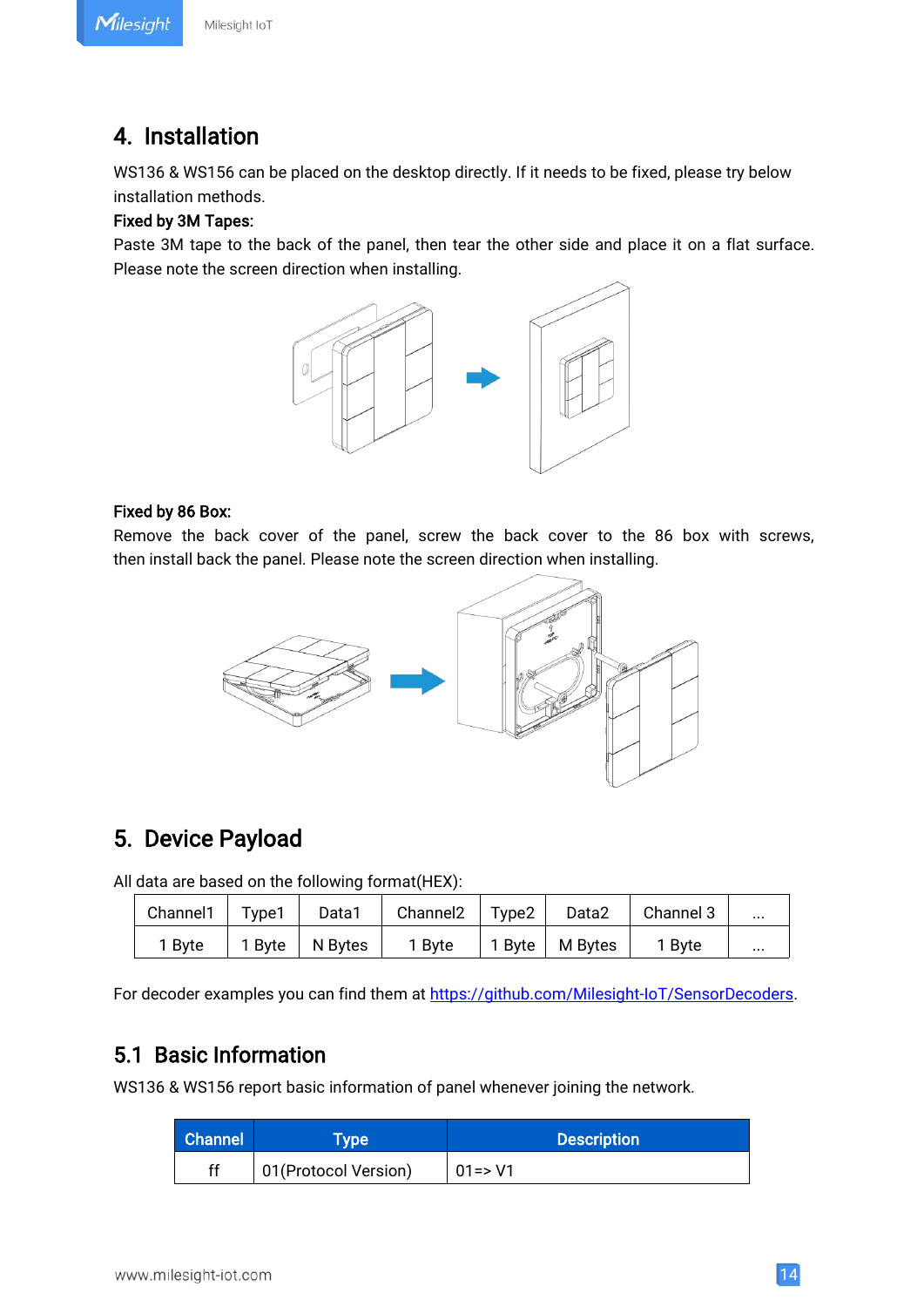<span id="page-14-0"></span>

| 09 (Hardware Version) | $0140 \approx 11.4$ |
|-----------------------|---------------------|
| 0a (Software Version) | $0114 = > 01.14$    |
| 0b (Power On)         | Device is on        |
| 16 (Device SN)        | 16 digits           |

#### Example:

|                |                             |                |                | ff0bff ff0101 ff166592b32851010013 ff090100 ff0a0102 |              |
|----------------|-----------------------------|----------------|----------------|------------------------------------------------------|--------------|
| <b>Channel</b> | <b>Type</b>                 | <b>Value</b>   | <b>Channel</b> | <b>Type</b>                                          | <b>Value</b> |
| ff             | 0b<br>(Power On)            | ff (Reserved)  | ff             | 01<br>(Protocol Version)                             | 01 (V1)      |
| <b>Channel</b> | <b>Type</b>                 | <b>Value</b>   | <b>Channel</b> | <b>Type</b>                                          | <b>Value</b> |
| ff             | 16(Device                   | 6592b328510    | ff             | 09                                                   | 0100         |
|                | SN)                         | 10013          |                | (Hardware version)                                   | (V1.0)       |
| <b>Channel</b> | <b>Type</b>                 | <b>Value</b>   |                |                                                      |              |
| ff             | 0a<br>(Software<br>version) | 0102<br>(V1.2) |                |                                                      |              |

### 5.2 Button Message

WS136 & WS156 reports battery level according to reporting interval (1080 mins by default) and button message when button is pressed.

| <b>Channel</b> | <b>Type</b>        | <b>Description</b>                 |
|----------------|--------------------|------------------------------------|
| 01             | 75(Battery Level)  | UINT8, Unit: %                     |
|                |                    | Byte 1: Button Number              |
| ff             | 34(Button Message) | Byte 2-3: Button LoRa D2D Command, |
|                |                    | the command is 01-06 by default.   |

### Example:

| 01 75 64       |              |              |
|----------------|--------------|--------------|
| <b>Channel</b> | <b>Type</b>  | <b>Value</b> |
| 01             | 75 (Battery) | $64 = 100%$  |

| ff 34 01 18 00 |           |                             |
|----------------|-----------|-----------------------------|
| 'Channel ,     | Type      | Value                       |
|                | 34(Button | $01 \Rightarrow$ Button 1   |
| ff             | Message)  | 18 00=>This button LoRa D2D |
|                |           | command is 0018             |

Note: if you press one button more than 6 times in a row, the 7<sup>th</sup> and follow-up messages will delay delivery.